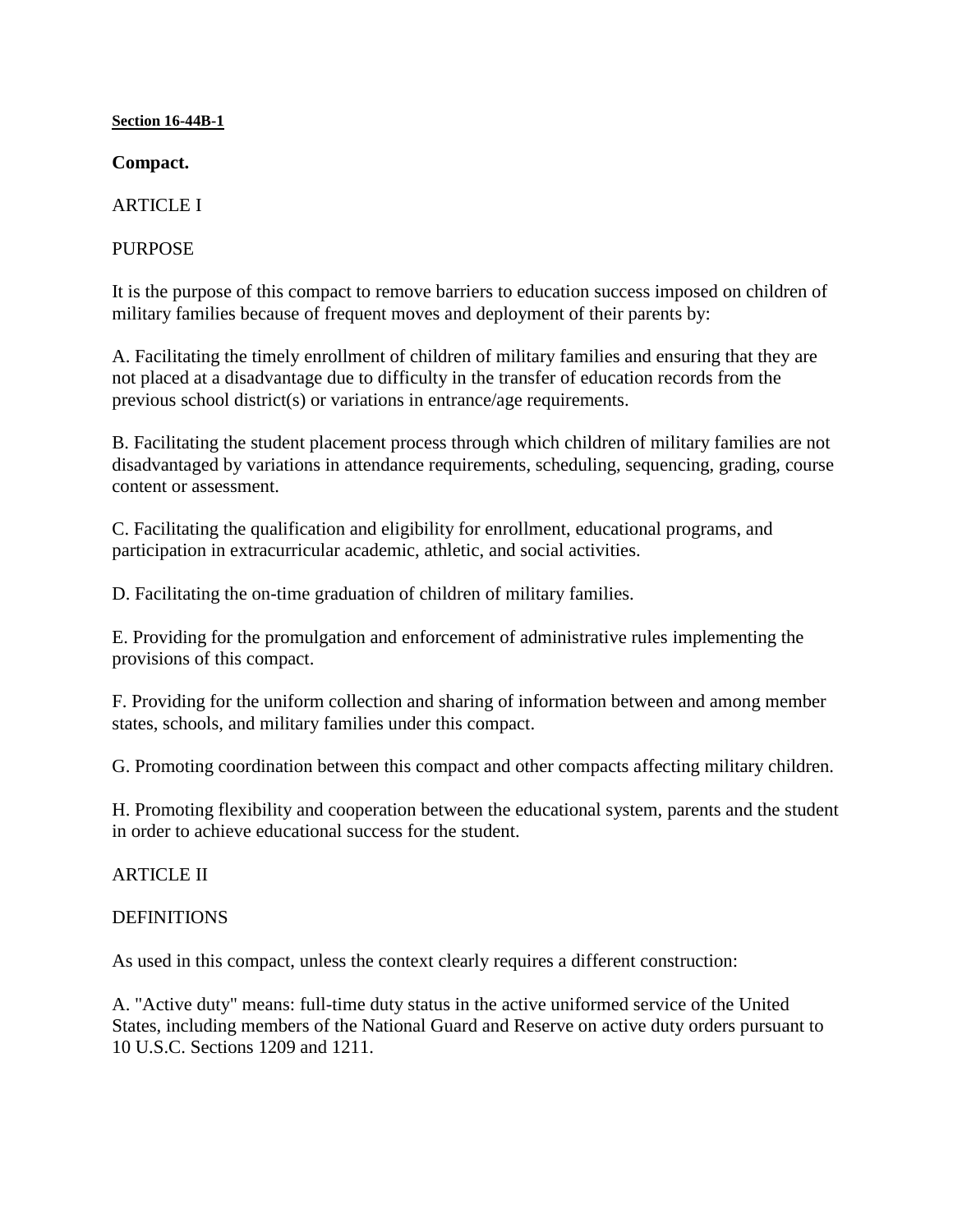B. "Children of military families" means: a school-aged child(ren), enrolled in Kindergarten through Twelfth (12th) grade, in the household of an active duty member.

C. "Compact commissioner" means: the voting representative of each compacting state appointed pursuant to Article VIII of this compact.

D. "Deployment" means: the period one (1) month prior to the service members' departure from their home station on military orders through six (6) months after return to their home station.

E. "Education(al) records" means: those official records, files, and data directly related to a student and maintained by the school or local education agency, including but not limited to records encompassing all the material kept in the student's cumulative folder such as general identifying data, records of attendance and of academic work completed, records of achievement and results of evaluative tests, health data, disciplinary status, test protocols, and individualized education programs.

F. "Extracurricular activities" means: a voluntary activity sponsored by the school or local education agency or an organization sanctioned by the local education agency. Extracurricular activities include, but are not limited to, preparation for and involvement in public performances, contests, athletic competitions, demonstrations, displays, and club activities.

G. "Interstate Commission on Educational Opportunity for Military Children" means: the commission that is created under Article IX of this compact, which is generally referred to as Interstate Commission.

H. "Local education agency" means: a public authority legally constituted by the state as an administrative agency to provide control of and direction for Kindergarten through Twelfth (12th) grade public educational institutions.

I. "Member state" means: a state that has enacted this compact.

J. "Military installation" means: a base, camp, post, station, yard, center, homeport facility for any ship, or other activity under the jurisdiction of the Department of Defense, including any leased facility, which is located within any of the several States, the District of Columbia, the Commonwealth of Puerto Rico, the U.S. Virgin Islands, Guam, American Samoa, the Northern Marianas Islands and any other U.S. Territory. Such term does not include any facility used primarily for civil works, rivers and harbors projects, or flood control projects.

K. "Non-member state" means: a state that has not enacted this compact.

L. "Receiving state" means: the state to which a child of a military family is sent, brought, or caused to be sent or brought.

M. "Rule" means: a written statement by the Interstate Commission promulgated pursuant to Article XII of this compact that is of general applicability, implements, interprets or prescribes a policy or provision of the Compact, or an organizational, procedural, or practice requirement of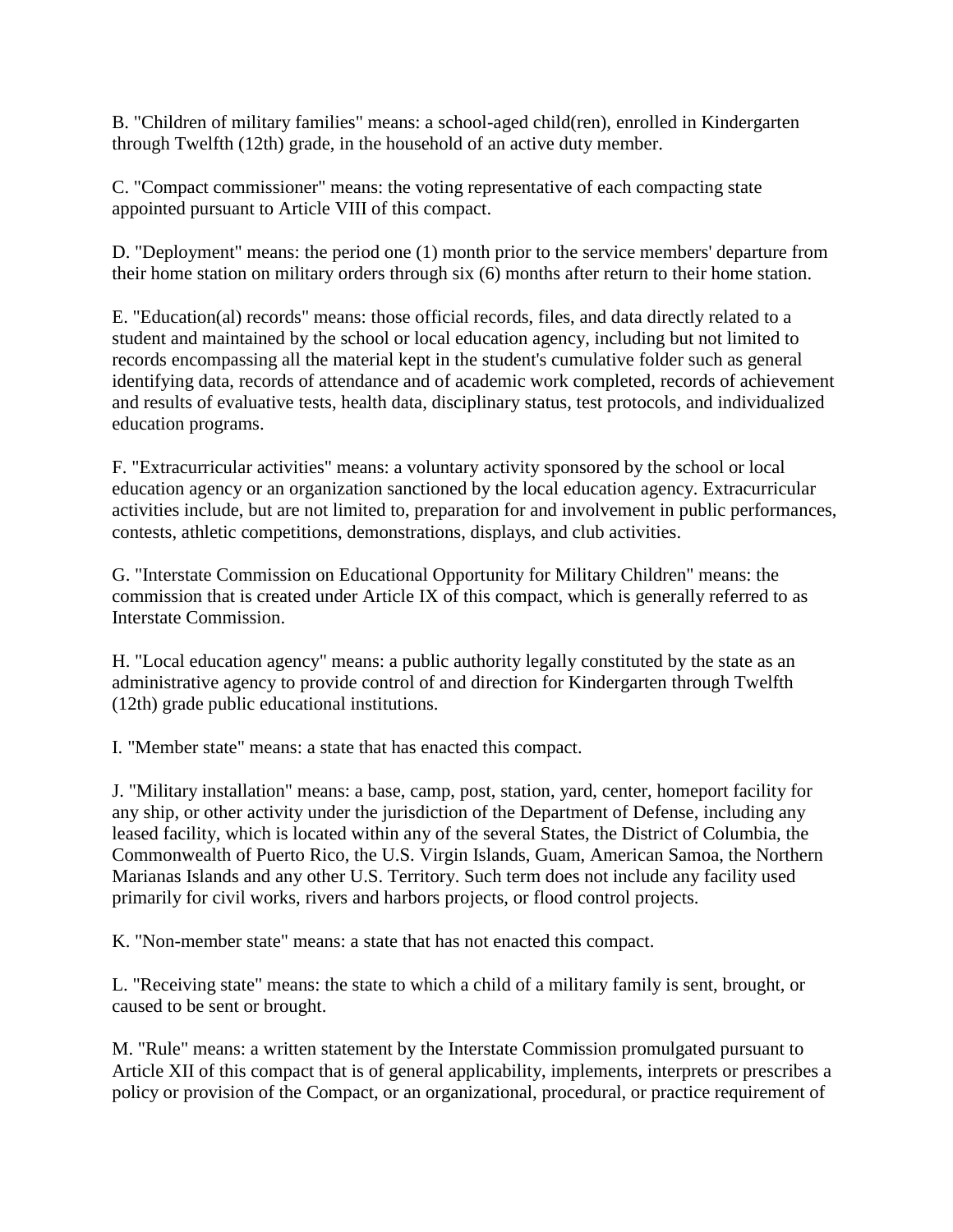the Interstate Commission, and has the force and effect of statutory law in a member state, and includes the amendment, repeal, or suspension of an existing rule.

N. "Sending state" means: the state from which a child of a military family is sent, brought, or caused to be sent or brought.

O. "State" means: a state of the United States, the District of Columbia, the Commonwealth of Puerto Rico, the U.S. Virgin Islands, Guam, American Samoa, the Northern Marianas Islands and any other U.S. Territory.

P. "Student" means: the child of a military family for whom the local education agency receives public funding and who is formally enrolled in Kindergarten through Twelfth (12th) grade.

Q. "Transition" means: (1) the formal and physical process of transferring from school to school or (2) the period of time in which a student moves from one school in the sending state to another school in the receiving state.

R. "Uniformed service(s)" means: the Army, Navy, Air Force, Marine Corps, Coast Guard as well as the Commissioned Corps of the National Oceanic and Atmospheric Administration, and Public Health Services.

S. "Veteran" means: a person who served in the uniformed services and who was discharged or released therefrom under conditions other than dishonorable.

### ARTICLE III

### APPLICABILITY

A. Except as otherwise provided in Section B, this compact shall apply to the children of:

1. active duty members of the uniformed services as defined in this compact, including members of the National Guard and Reserve on active duty orders pursuant to 10 U.S.C. Sections 1209 and 1211;

2. members or veterans of the uniformed services who are severely injured and medically discharged or retired for a period of one (1) year after medical discharge or retirement; and

3. members of the uniformed services who die on active duty or as a result of injuries sustained on active duty for a period of one (1) year after death.

B. The provisions of this interstate compact shall only apply to local education agencies as defined in this compact.

C. The provisions of this compact shall not apply to the children of:

1. inactive members of the national guard and military reserves;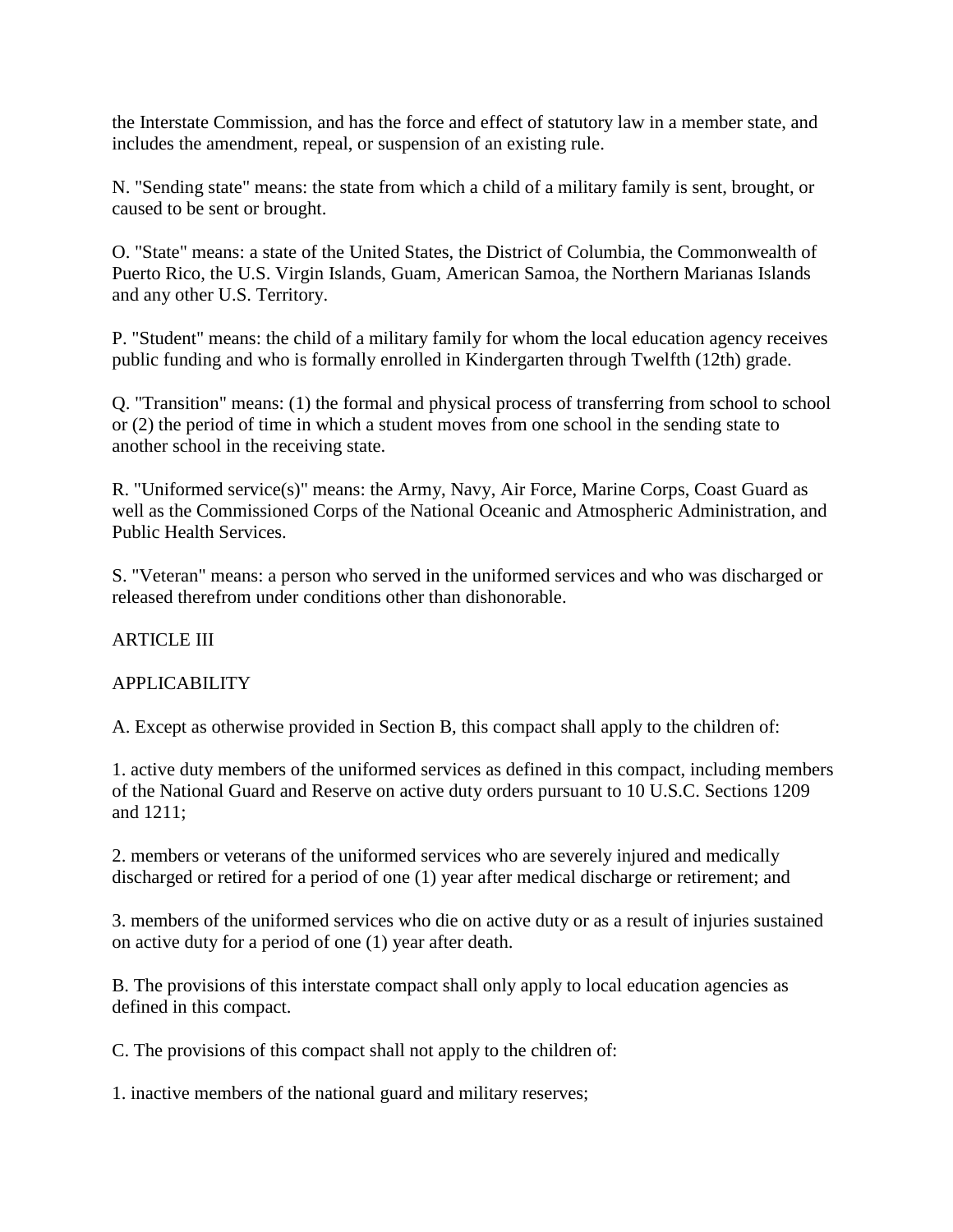2. members of the uniformed services now retired; except as provided in Section A;

3. veterans of the uniformed services, except as provided in Section A; and

4. other U.S. Department of Defense personnel and other federal agency civilian and contract employees not defined as active duty members of the uniformed services.

### ARTICLE IV

#### EDUCATIONAL RECORDS & ENROLLMENT

A. Unofficial or "hand-carried" education records - In the event that official education records cannot be released to the parents for the purpose of transfer, the custodian of the records in the sending state shall prepare and furnish to the parent a complete set of unofficial educational records containing uniform information as determined by the Interstate Commission. Upon receipt of the unofficial education records by a school in the receiving state, the school shall enroll and appropriately place the student based on the information provided in the unofficial records pending validation by the official records, as quickly as possible.

B. Official education records/transcripts - Simultaneous with the enrollment and conditional placement of the student, the school in the receiving state shall request the student's official education record from the school in the sending state. Upon receipt of this request, the school in the sending state will process and furnish the official education records to the school in the receiving state within ten (10) days or within such time as is reasonably determined under the rules promulgated by the Interstate Commission.

C. Immunizations - Compacting states shall give thirty (30) days from the date of enrollment or within such time as is reasonably determined under the rules promulgated by the Interstate Commission, for students to obtain any immunization(s) required by the receiving state. For a series of immunizations, initial vaccinations must be obtained within thirty (30) days or within such time as is reasonably determined under the rules promulgated by the Interstate Commission.

D. Kindergarten and First grade entrance age - Students shall be allowed to continue their enrollment at grade level in the receiving state commensurate with their grade level (including Kindergarten) from a local education agency in the sending state at the time of transition, regardless of age. A student that has satisfactorily completed the prerequisite grade level in the local education agency in the sending state shall be eligible for enrollment in the next highest grade level in the receiving state, regardless of age. A student transferring after the start of the school year in the receiving state shall enter the school in the receiving state on their validated level from an accredited school in the sending state.

### **ARTICLE V**

### PLACEMENT & ATTENDANCE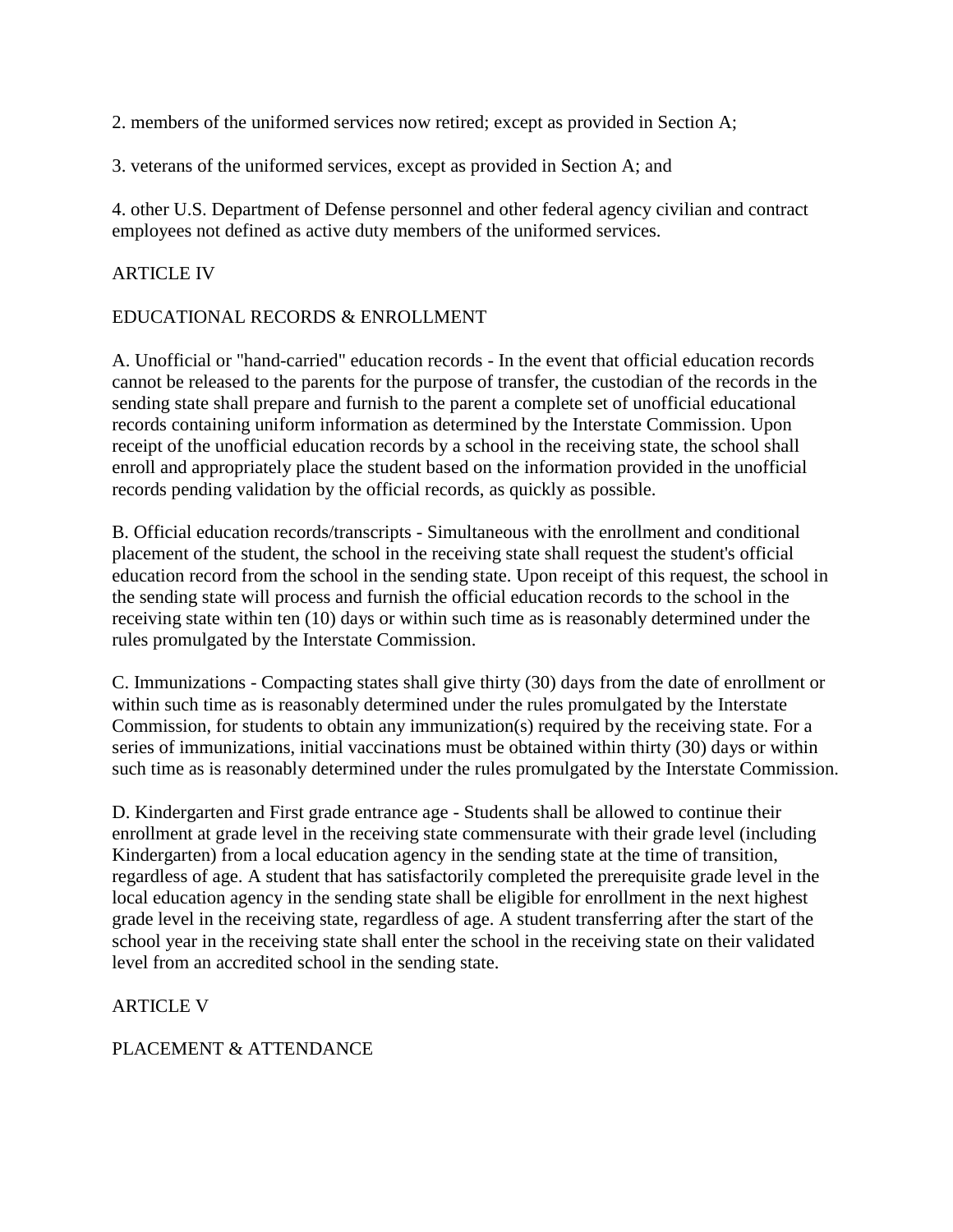A. Course placement - When the student transfers before or during the school year, the receiving state school shall initially honor placement of the student in educational courses based on the student's enrollment in the sending state school and/or educational assessments conducted at the school in the sending state if the courses are offered. Course placement includes but is not limited to Honors, International Baccalaureate, Advanced Placement, vocational, technical and career pathways courses. Continuing the student's academic program from the previous school and promoting placement in academically and career challenging courses should be paramount when considering placement. This does not preclude the school in the receiving state from performing subsequent evaluations to ensure appropriate placement and continued enrollment of the student in the course(s).

B. Educational program placement - The receiving state school shall initially honor placement of the student in educational programs based on current educational assessments conducted at the school in the sending state or participation/placement in like programs in the sending state. Such programs include, but are not limited to: (1) gifted and talented programs; and (2) English as a second language (ESL). This does not preclude the school in the receiving state from performing subsequent evaluations to ensure appropriate placement of the student.

C. Special education services - (1) In compliance with the federal requirements of the Individuals with Disabilities Education Act (IDEA), 20 U.S.C.A. Section 1400 et seq., the receiving state shall initially provide comparable services to a student with disabilities based on his/her current Individualized Education Program (IEP); and (2) In compliance with the requirements of Section 504 of the Rehabilitation Act, 29 U.S.C.A. Section 794, and with Title II of the Americans with Disabilities Act, 42 U.S.C.A. Sections 12131-12165, the receiving state shall make reasonable accommodations and modifications to address the needs of incoming students with disabilities, subject to an existing 504 or Title II Plan, to provide the student with equal access to education. This does not preclude the school in the receiving state from performing subsequent evaluations to ensure appropriate placement of the student.

D. Placement flexibility - Local education agency administrative officials shall have flexibility in waiving course/program prerequisites, or other preconditions for placement in courses/programs offered under the jurisdiction of the local education agency.

E. Absence as related to deployment activities - A student whose parent or legal guardian is an active duty member of the uniformed services, as defined by the compact, and has been called to duty for, is on leave from, or immediately returned from deployment to a combat zone or combat support posting, shall be granted additional excused absences at the discretion of the local education agency superintendent to visit with his or her parent or legal guardian relative to such leave deployment of the parent or guardian.

ARTICLE VI

**ELIGIBILITY** 

A. Eligibility for enrollment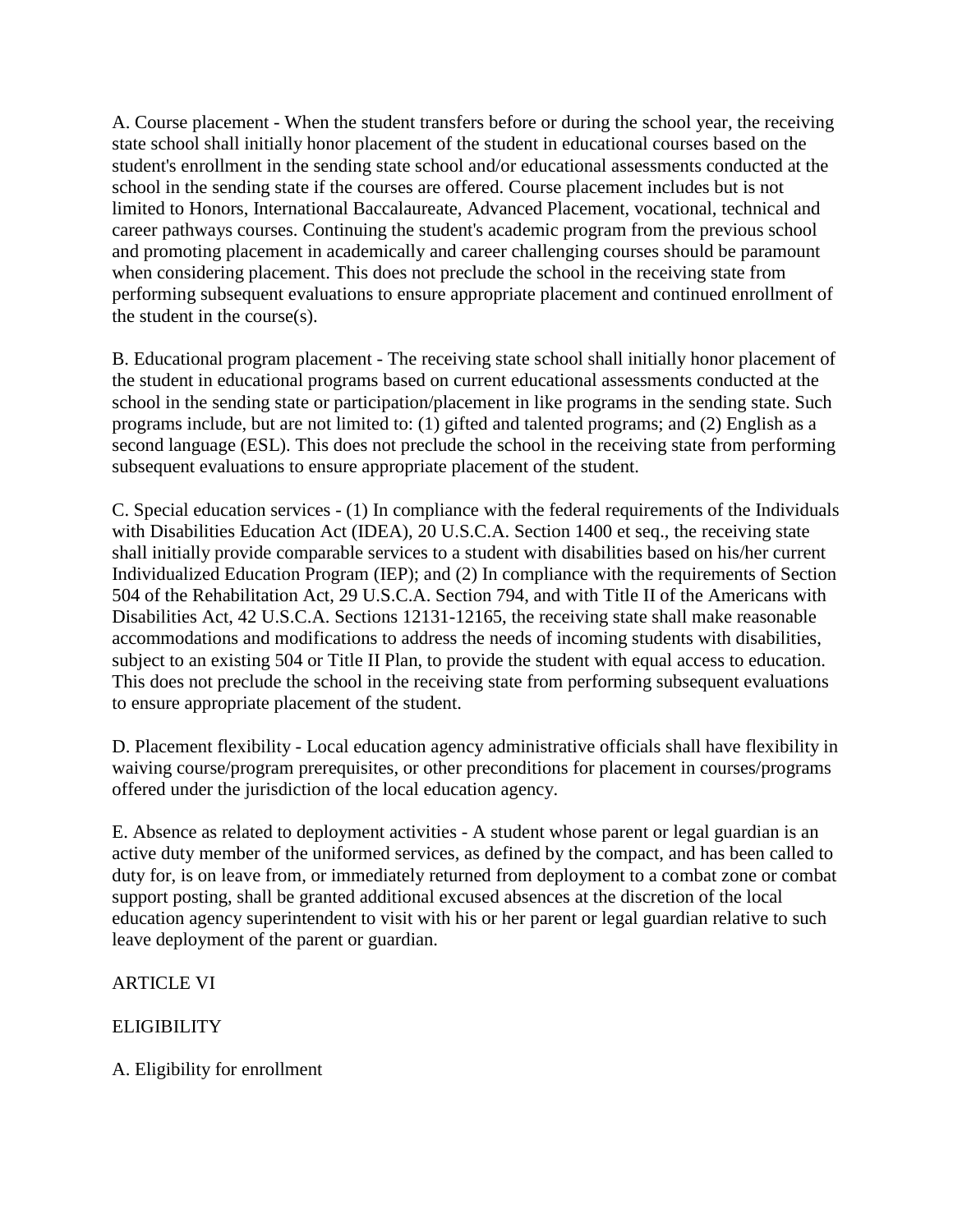1. Special power of attorney, relative to the guardianship of a child of a military family and executed under applicable law shall be sufficient for the purposes of enrollment and all other actions requiring parental participation and consent.

2. A local education agency shall be prohibited from charging local tuition to a transitioning military child placed in the care of a non-custodial parent or other person standing in loco parentis who lives in a jurisdiction other than that of the custodial parent.

3. A transitioning military child, placed in the care of a non-custodial parent or other person standing in loco parentis who lives in a jurisdiction other than that of the custodial parent, may continue to attend the school in which he/she was enrolled while residing with the custodial parent.

B. Eligibility for extracurricular participation - State and local education agencies shall facilitate the opportunity for transitioning military children's inclusion in extracurricular activities, regardless of application deadlines, to the extent they are otherwise qualified.

# ARTICLE VII

## GRADUATION

In order to facilitate the on-time graduation of children of military families states and local education agencies shall incorporate the following procedures:

A. Waiver requirements - Local education agency administrative officials shall waive specific courses required for graduation if similar course work has been satisfactorily completed in another local education agency or shall provide reasonable justification for denial. Should a waiver not be granted to a student who would qualify to graduate from the sending school, the local education agency shall provide an alternative means of acquiring required course work so that graduation may occur on time.

B. Exit exams - States shall accept: (1) exit or end-of-course exams required for graduation from the sending state; or (2) national norm-referenced achievement tests or (3) alternative testing, in lieu of testing requirements for graduation in the receiving state. In the event the above alternatives cannot be accommodated by the receiving state for a student transferring in his or her Senior year, then the provisions of Article VII, Section C shall apply.

C. Transfers during Senior year - Should a military student transferring at the beginning or during his or her Senior year be ineligible to graduate from the receiving local education agency after all alternatives have been considered, the sending and receiving local education agencies shall ensure the receipt of a diploma from the sending local education agency, if the student meets the graduation requirements of the sending local education agency. In the event that one of the states in question is not a member of this compact, the member state shall use best efforts to facilitate the on-time graduation of the student in accordance with Sections A and B of this Article.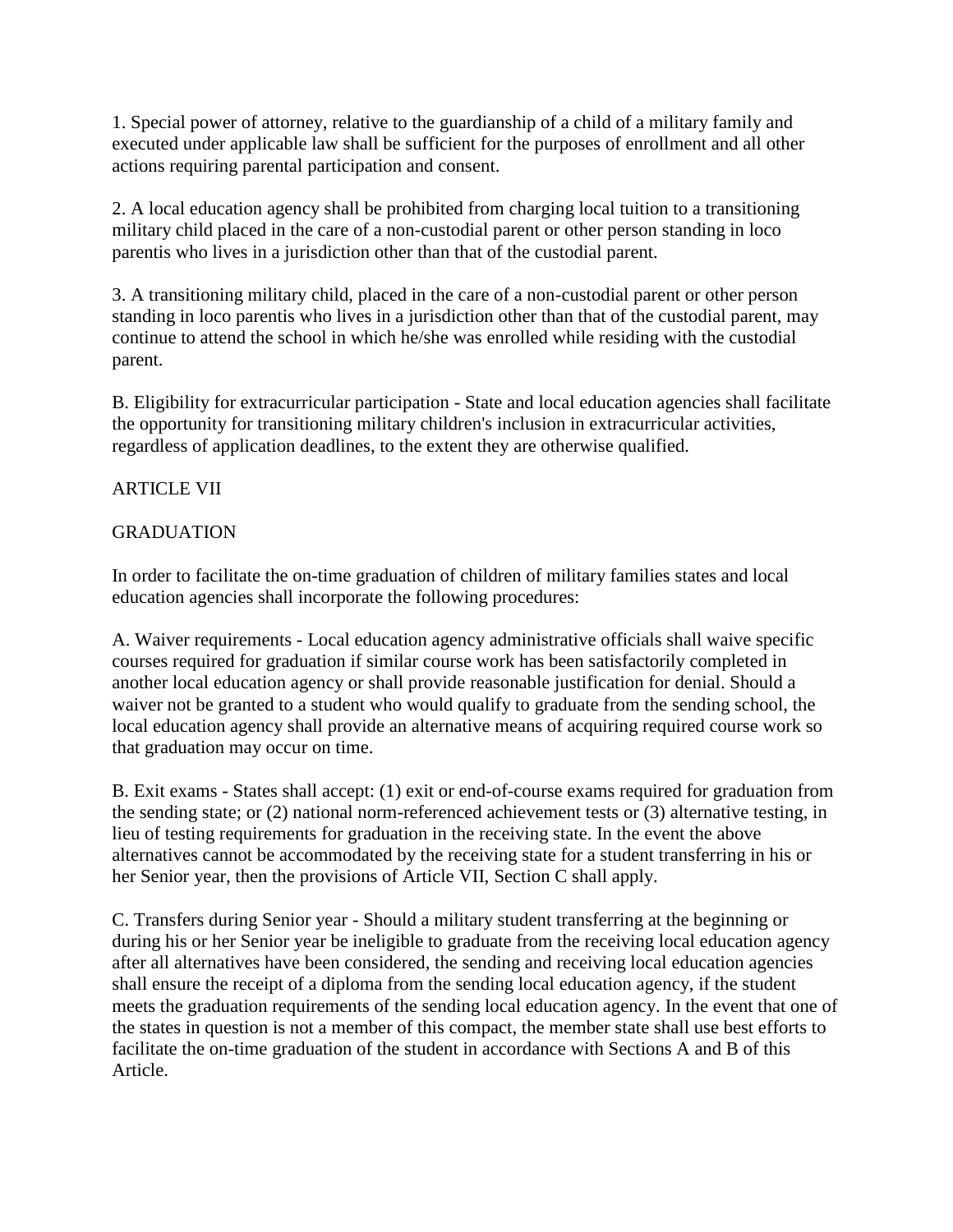#### ARTICLE VIII

#### STATE COORDINATION

A. Each member state shall, through the creation of a State Council or use of an existing body or board, provide for the coordination among its agencies of government, local education agencies and military installations concerning the state's participation in, and compliance with, this compact and Interstate Commission activities. While each member state may determine the membership of its own State Council, its membership must include at least: the state superintendent of education, superintendent of a school district with a high concentration of military children, representative from a military installation, one representative each from the legislative and executive branches of government, and other offices and stakeholder groups the State Council deems appropriate. A member state that does not have a school district deemed to contain a high concentration of military children may appoint a superintendent from another school district to represent local education agencies on the State Council.

B. The State Council of each member state shall appoint or designate a military family education liaison to assist military families and the state in facilitating the implementation of this compact.

C. The compact commissioner responsible for the administration and management of the state's participation in the compact shall be appointed by the Governor or as otherwise determined by each member state.

D. The compact commissioner and the military family education liaison designated herein shall be ex officio members of the State Council, unless either is already a full voting member of the State Council.

#### ARTICLE IX

#### INTERSTATE COMMISSION ON EDUCATIONAL OPPORTUNITY FOR MILITARY CHILDREN

The member states hereby create the "Interstate Commission on Educational Opportunity for Military Children." The activities of the Interstate Commission are the formation of public policy and are a discretionary state function. The Interstate Commission shall:

A. Be a body corporate and joint agency of the member states and shall have all the responsibilities, powers, and duties set forth herein, and such additional powers as may be conferred upon it by a subsequent concurrent action of the respective legislatures of the member states in accordance with the terms of this compact.

B. Consist of one Interstate Commission voting representative from each member state who shall be that state's compact commissioner.

1. Each member state represented at a meeting of the Interstate Commission is entitled to one vote.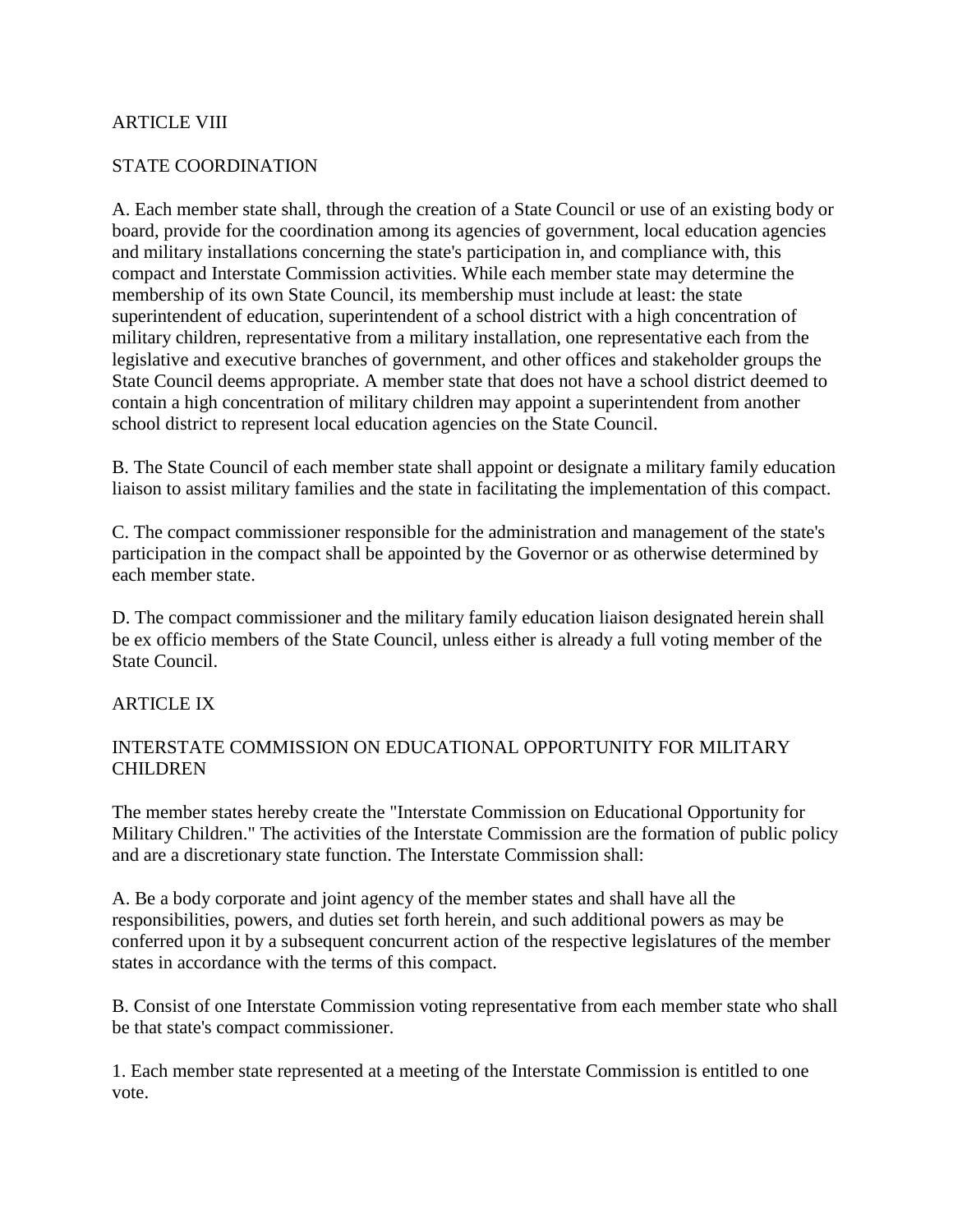2. A majority of the total member states shall constitute a quorum for the transaction of business, unless a larger quorum is required by the bylaws of the Interstate Commission.

3. A representative shall not delegate a vote to another member state. In the event the compact commissioner is unable to attend a meeting of the Interstate Commission, the Governor or State Council may delegate voting authority to another person from their state for a specified meeting.

4. The bylaws may provide for meetings of the Interstate Commission to be conducted by telecommunication or electronic communication.

C. Consist of ex officio, non-voting representatives who are members of interested organizations. Such ex officio members, as defined in the bylaws, may include but not be limited to members of the representative organizations of military family advocates, local education agency officials, parent and teacher groups, the U.S. Department of Defense, the Education Commission of the States, the Interstate Agreement on the Qualification of Educational Personnel and other interstate compacts affecting the education of children of military members.

D. Meet at least once each calendar year. The chairperson may call additional meetings and, upon the request of a simple majority of the member states, shall call additional meetings.

E. Establish an executive committee, whose members shall include the officers of the Interstate Commission and such other members of the Interstate Commission as determined by the bylaws. Members of the executive committee shall serve a one year term. Members of the executive committee shall be entitled to one vote each. The executive committee shall have the power to act on behalf of the Interstate Commission, with the exception of rulemaking, during periods when the Interstate Commission is not in session. The executive committee shall oversee the day-to-day activities of the administration of the compact including enforcement and compliance with the provisions of the compact, its bylaws and rules, and other such duties as deemed necessary. The U.S. Department of Defense, shall serve as an ex officio, non-voting member of the executive committee.

F. Establish bylaws and rules that provide for conditions and procedures under which the Interstate Commission shall make its information and official records available to the public for inspection or copying. The Interstate Commission may exempt from disclosure information or official records to the extent they would adversely affect personal privacy rights or proprietary interests.

G. Public Notice shall be given by the Interstate Commission of all meetings and all meetings shall be open to the public, except as set forth in the rules or as otherwise provided in the compact. The Interstate Commission and its committees may close a meeting, or portion thereof, where it determines by two-thirds vote that an open meeting would be likely to:

1. Relate solely to the Interstate Commission's internal personnel practices and procedures;

2. Disclose matters specifically exempted from disclosure by federal and state statute;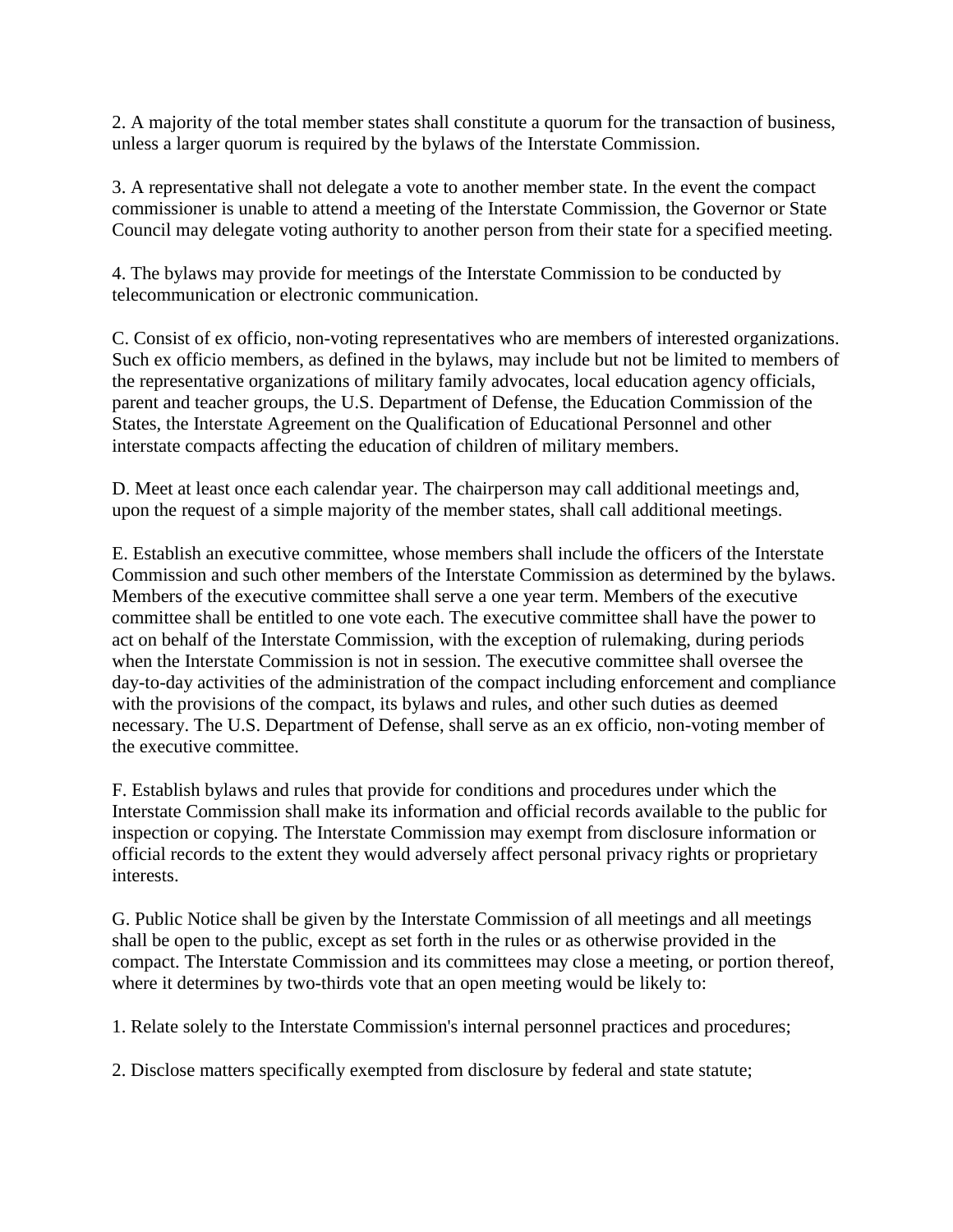3. Disclose trade secrets or commercial or financial information which is privileged or confidential;

4. Involve accusing a person of a crime, or formally censuring a person;

5. Disclose information of a personal nature where disclosure would constitute a clearly unwarranted invasion of personal privacy;

6. Disclose investigative records compiled for law enforcement purposes; or

7. Specifically relate to the Interstate Commission's participation in a civil action or other legal proceeding.

H. For a meeting, or portion of a meeting, closed pursuant to this provision, the Interstate Commission's legal counsel or designee shall certify that the meeting may be closed and shall reference each relevant exemptible provision. The Interstate Commission shall keep minutes which shall fully and clearly describe all matters discussed in a meeting and shall provide a full and accurate summary of actions taken, and the reasons therefor, including a description of the views expressed and the record of a roll call vote. All documents considered in connection with an action shall be identified in such minutes. All minutes and documents of a closed meeting shall remain under seal, subject to release by a majority vote of the Interstate Commission.

I. The Interstate Commission shall collect standardized data concerning the educational transition of the children of military families under this compact as directed through its rules which shall specify the data to be collected, the means of collection and data exchange and reporting requirements. Such methods of data collection, exchange and reporting shall, insofar as is reasonably possible, conform to current technology and coordinate its information functions with the appropriate custodian of records as identified in the bylaws and rules.

J. The Interstate Commission shall create a process that permits military officials, education officials and parents to inform the Interstate Commission if and when there are alleged violations of the compact or its rules or when issues subject to the jurisdiction of the compact or its rules are not addressed by the state or local education agency. This section shall not be construed to create a private right of action against the Interstate Commission or any member state.

ARTICLE X

### POWERS AND DUTIES OF THE INTERSTATE COMMISSION

The Interstate Commission shall have the following powers:

A. To provide for dispute resolution among member states.

B. To promulgate rules and take all necessary actions to effect the goals, purposes and obligations as enumerated in this compact. The rules shall have the force and effect of statutory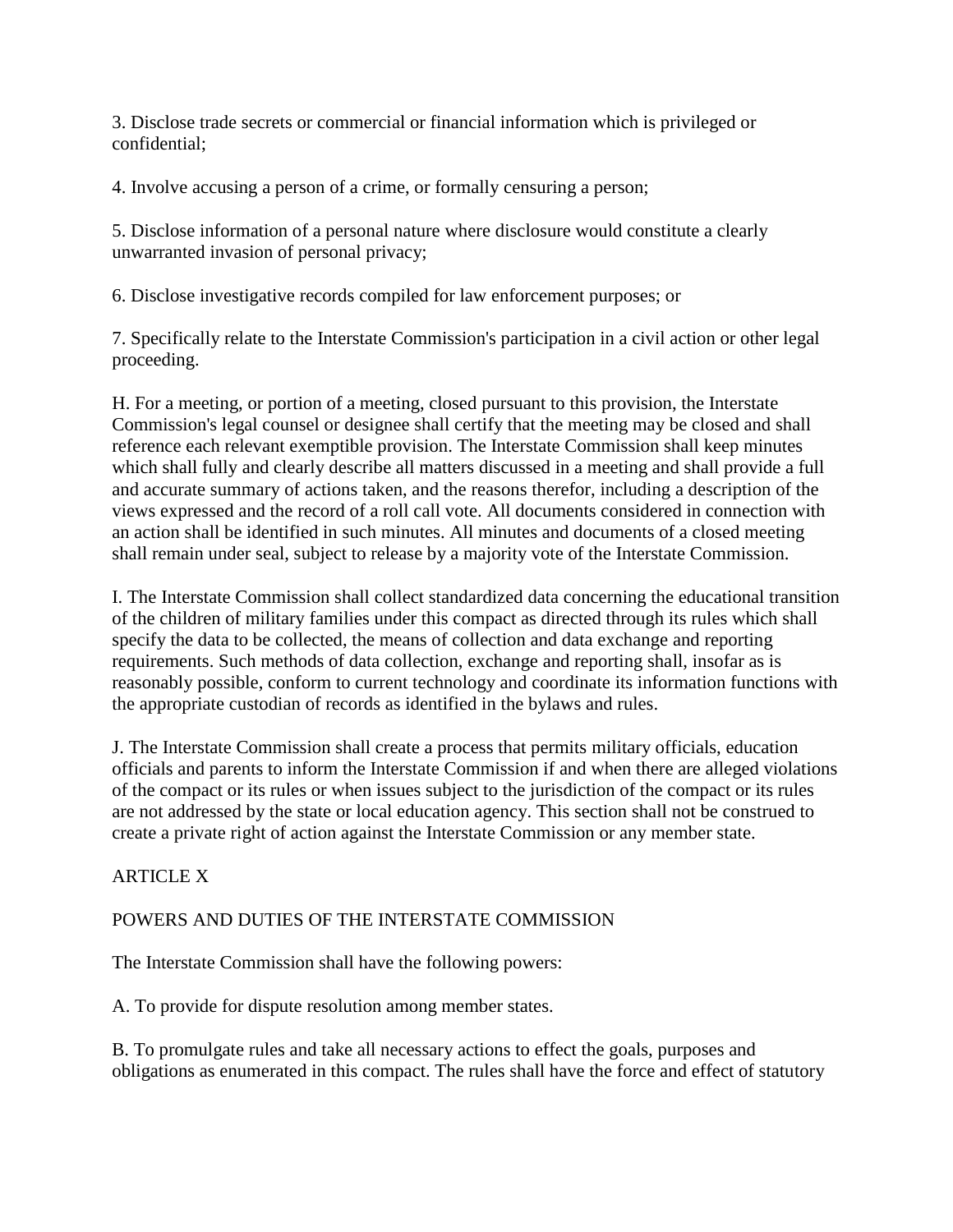law and shall be binding in the compact states to the extent and in the manner provided in this compact.

C. To issue, upon request of a member state, advisory opinions concerning the meaning or interpretation of the interstate compact, its bylaws, rules and actions.

D. To enforce compliance with the compact provisions, the rules promulgated by the Interstate Commission, and the bylaws, using all necessary and proper means, including but not limited to the use of judicial process.

E. To establish and maintain offices which shall be located within one or more of the member states.

F. To purchase and maintain insurance and bonds.

G. To borrow, accept, hire or contract for services of personnel.

H. To establish and appoint committees including, but not limited to, an executive committee as required by Article IX, Section E, which shall have the power to act on behalf of the Interstate Commission in carrying out its powers and duties hereunder.

I. To elect or appoint such officers, attorneys, employees, agents, or consultants, and to fix their compensation, define their duties and determine their qualifications; and to establish the Interstate Commission's personnel policies and programs relating to conflicts of interest, rates of compensation, and qualifications of personnel.

J. To accept any and all donations and grants of money, equipment, supplies, materials, and services, and to receive, utilize, and dispose of it.

K. To lease, purchase, accept contributions or donations of, or otherwise to own, hold, improve or use any property, real, personal or mixed.

L. To sell, convey, mortgage, pledge, lease, exchange, abandon, or otherwise dispose of any property, real, personal or mixed.

M. To establish a budget and make expenditures.

N. To adopt a seal and bylaws governing the management and operation of the Interstate Commission.

O. To report annually to the legislatures, governors, judiciary, and state councils of the member states concerning the activities of the Interstate Commission during the preceding year. Such reports shall also include any recommendations that may have been adopted by the Interstate Commission.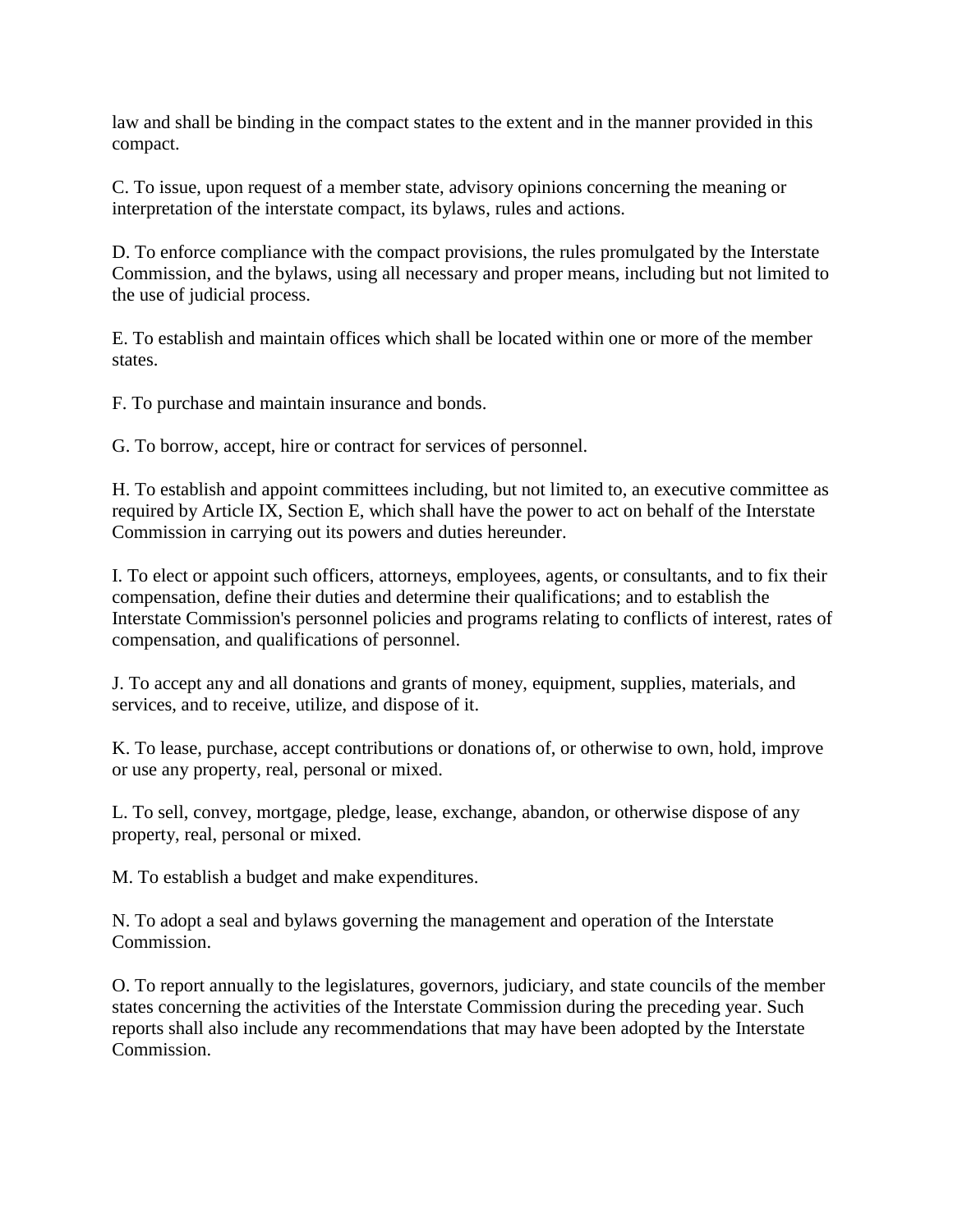P. To coordinate education, training and public awareness regarding the compact, its implementation and operation for officials and parents involved in such activity.

Q. To establish uniform standards for the reporting, collecting and exchanging of data.

R. To maintain corporate books and records in accordance with the bylaws.

S. To perform such functions as may be necessary or appropriate to achieve the purposes of this compact.

T. To provide for the uniform collection and sharing of information between and among member states, schools and military families under this compact.

## ARTICLE XI

ORGANIZATION AND OPERATION OF THE INTERSTATE COMMISSION

A. The Interstate Commission shall, by a majority of the members present and voting, within 12 months after the first Interstate Commission meeting, adopt bylaws to govern its conduct as may be necessary or appropriate to carry out the purposes of the compact, including, but not limited to:

1. Establishing the fiscal year of the Interstate Commission;

2. Establishing an executive committee, and such other committees as may be necessary;

3. Providing for the establishment of committees and for governing any general or specific delegation of authority or function of the Interstate Commission;

4. Providing reasonable procedures for calling and conducting meetings of the Interstate Commission, and ensuring reasonable notice of each such meeting;

5. Establishing the titles and responsibilities of the officers and staff of the Interstate Commission;

6. Providing a mechanism for concluding the operations of the Interstate Commission and the return of surplus funds that may exist upon the termination of the compact after the payment and reserving of all of its debts and obligations;

7. Providing "start up" rules for initial administration of the compact.

B. The Interstate Commission shall, by a majority of the members, elect annually from among its members a chairperson, a vice-chairperson, and a treasurer, each of whom shall have such authority and duties as may be specified in the bylaws. The chairperson or, in the chairperson's absence or disability, the vice-chairperson, shall preside at all meetings of the Interstate Commission. The officers so elected shall serve without compensation or remuneration from the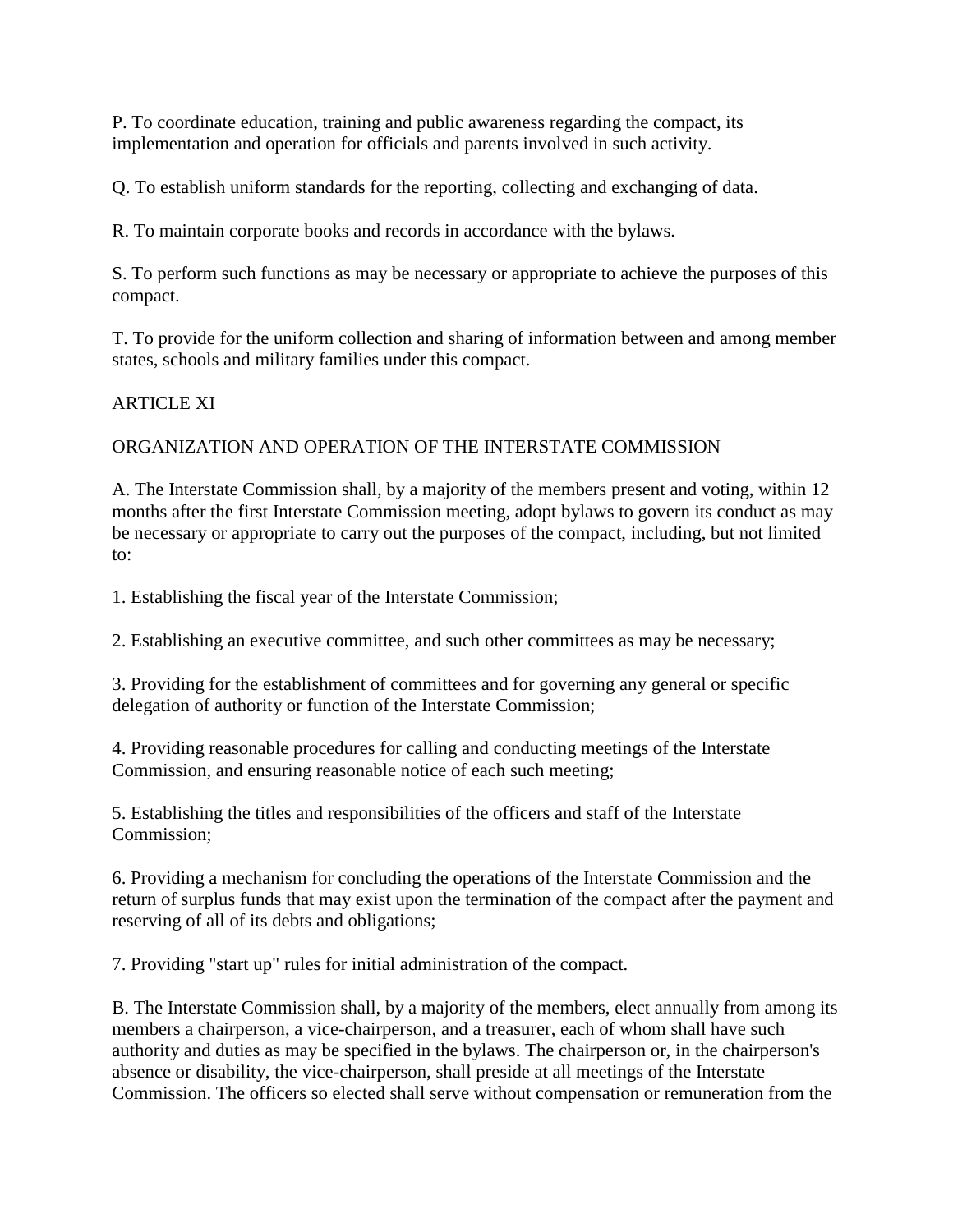Interstate Commission; provided that, subject to the availability of budgeted funds, the officers shall be reimbursed for ordinary and necessary costs and expenses incurred by them in the performance of their responsibilities as officers of the Interstate Commission.

C. Executive Committee, Officers and Personnel

1. The executive committee shall have such authority and duties as may be set forth in the bylaws, including but not limited to:

a. Managing the affairs of the Interstate Commission in a manner consistent with the bylaws and purposes of the Interstate Commission;

b. Overseeing an organizational structure within, and appropriate procedures for the Interstate Commission to provide for the creation of rules, operating procedures, and administrative and technical support functions; and

c. Planning, implementing, and coordinating communications and activities with other state, federal and local government organizations in order to advance the goals of the Interstate Commission.

2. The executive committee may, subject to the approval of the Interstate Commission, appoint or retain an executive director for such period, upon such terms and conditions and for such compensation, as the Interstate Commission may deem appropriate. The executive director shall serve as secretary to the Interstate Commission, but shall not be a Member of the Interstate Commission. The executive director shall hire and supervise such other persons as may be authorized by the Interstate Commission.

D. The Interstate Commission's executive director and its employees shall be immune from suit and liability, either personally or in their official capacity, for a claim for damage to or loss of property or personal injury or other civil liability caused or arising out of or relating to an actual or alleged act, error, or omission that occurred, or that such person had a reasonable basis for believing occurred, within the scope of Interstate Commission employment, duties, or responsibilities; provided, that such person shall not be protected from suit or liability for damage, loss, injury, or liability caused by the intentional or willful and wanton misconduct of such person.

1. The liability of the Interstate Commission's executive director and employees or Interstate Commission representatives, acting within the scope of such person's employment or duties for acts, errors, or omissions occurring within such person's state may not exceed the limits of liability set forth under the Constitution and laws of that state for state officials, employees, and agents. The Interstate Commission is considered to be an instrumentality of the states for the purposes of any such action. Nothing in this subsection shall be construed to protect such person from suit or liability for damage, loss, injury, or liability caused by the intentional or willful and wanton misconduct of such person.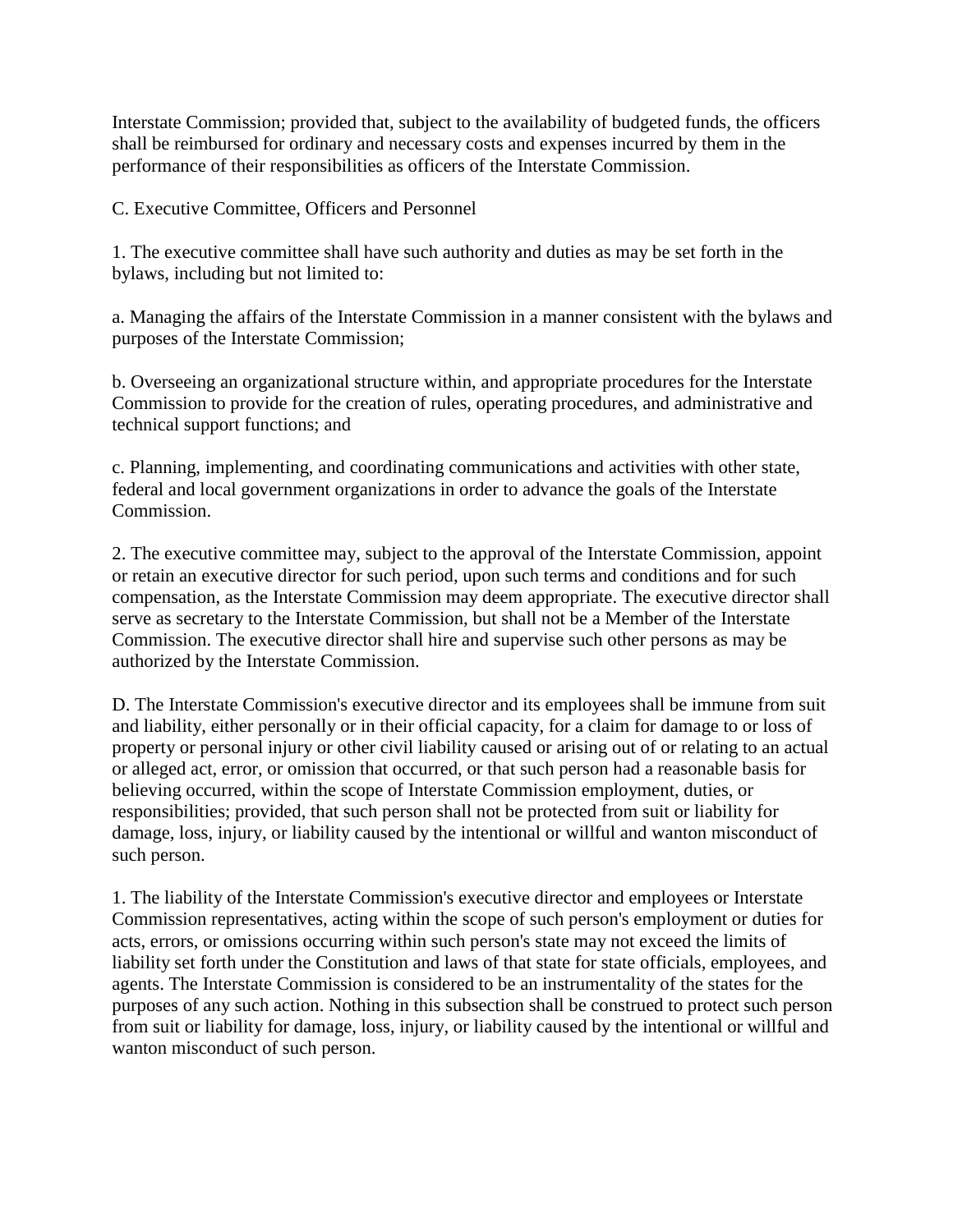2. The Interstate Commission shall defend the executive director and its employees and, subject to the approval of the Attorney General or other appropriate legal counsel of the member state represented by an Interstate Commission representative, shall defend such Interstate Commission representative in any civil action seeking to impose liability arising out of an actual or alleged act, error or omission that occurred within the scope of Interstate Commission employment, duties or responsibilities, or that the defendant had a reasonable basis for believing occurred within the scope of Interstate Commission employment, duties, or responsibilities, provided that the actual or alleged act, error, or omission did not result from intentional or willful and wanton misconduct on the part of such person.

3. To the extent not covered by the state involved, member state, or the Interstate Commission, the representatives or employees of the Interstate Commission shall be held harmless in the amount of a settlement or judgment, including attorney's fees and costs, obtained against such persons arising out of an actual or alleged act, error, or omission that occurred within the scope of Interstate Commission employment, duties, or responsibilities, or that such persons have a reasonable basis for believing occurred within the scope of Interstate Commission employment, duties, or responsibilities, provided that the actual or alleged act, error, or omission did not result from intentional or willful and wanton misconduct on the part of such persons.

## ARTICLE XII

# RULEMAKING FUNCTIONS OF THE INTERSTATE COMMISSION

A. Rulemaking Authority - The Interstate Commission shall promulgate reasonable rules in order to effectively and efficiently achieve the purposes of this Compact. Notwithstanding the foregoing, in the event the Interstate Commission exercises its rulemaking authority in a manner that is beyond the scope of the purposes of this Compact, or the powers granted hereunder, then such an action by the Interstate Commission shall be invalid and have no force or effect.

B. Rulemaking Procedure - Rules shall be made pursuant to a rulemaking process that substantially conforms to the "Model State Administrative Procedure Act," of 1981 Act, Uniform Laws Annotated, Vol. 15, p. 1 (2000) as amended, as may be appropriate to the operations of the Interstate Commission.

C. Not later than thirty (30) days after a rule is promulgated, any person may file a petition for judicial review of the rule; provided, that the filing of such a petition shall not stay or otherwise prevent the rule from becoming effective unless the court finds that the petitioner has a substantial likelihood of success. The court shall give deference to the actions of the Interstate Commission consistent with applicable law and shall not find the rule to be unlawful if the rule represents a reasonable exercise of the Interstate Commission's authority.

D. If a majority of the legislatures of the compacting states rejects a rule by enactment of a statute or resolution in the same manner used to adopt the compact, then such rule shall have no further force and effect in any compacting state.

ARTICLE XIII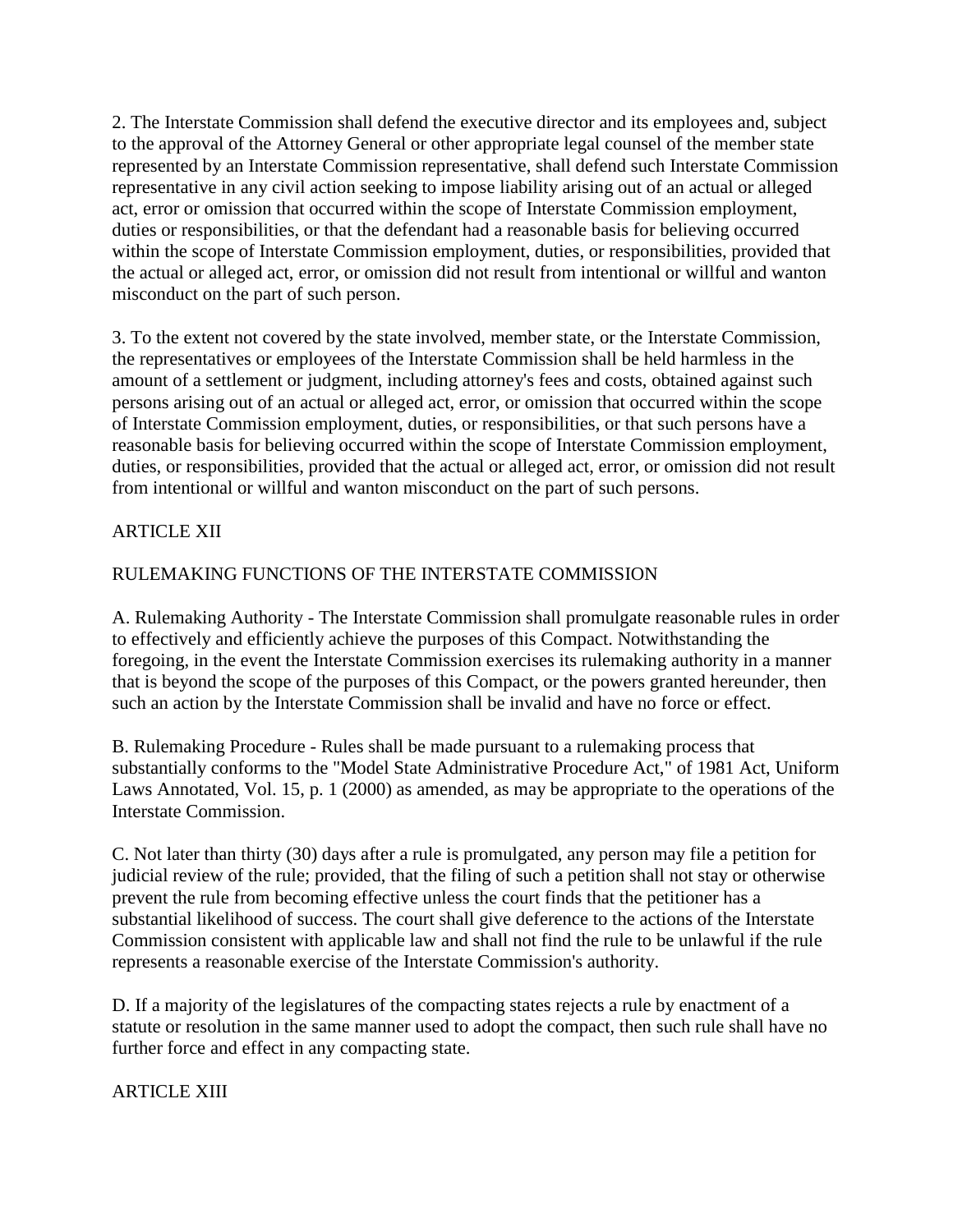### OVERSIGHT, ENFORCEMENT, AND DISPUTE RESOLUTION

# A. Oversight

1. The executive, legislative and judicial branches of state government in each member state shall enforce this compact and shall take all actions necessary and appropriate to effectuate the compact's purposes and intent. The provisions of this compact and the rules promulgated hereunder shall have standing as statutory law.

2. All courts shall take judicial notice of the compact and the rules in any judicial or administrative proceeding in a member state pertaining to the subject matter of this compact which may affect the powers, responsibilities or actions of the Interstate Commission.

3. The Interstate Commission shall be entitled to receive all service of process in any such proceeding, and shall have standing to intervene in the proceeding for all purposes. Failure to provide service of process to the Interstate Commission shall render a judgment or order void as to the Interstate Commission, this compact or promulgated rules.

B. Default, Technical Assistance, Suspension and Termination - If the Interstate Commission determines that a member state has defaulted in the performance of its obligations or responsibilities under this compact, or the bylaws or promulgated rules, the Interstate Commission shall:

1. Provide written notice to the defaulting state and other member states, of the nature of the default, the means of curing the default and any action taken by the Interstate Commission. The Interstate Commission shall specify the conditions by which the defaulting state must cure its default.

2. Provide remedial training and specific technical assistance regarding the default.

3. If the defaulting state fails to cure the default, the defaulting state shall be terminated from the compact upon an affirmative vote of a majority of the member states and all rights, privileges and benefits conferred by this compact shall be terminated from the effective date of termination. A cure of the default does not relieve the offending state of obligations or liabilities incurred during the period of the default.

4. Suspension or termination of membership in the compact shall be imposed only after all other means of securing compliance have been exhausted. Notice of intent to suspend or terminate shall be given by the Interstate Commission to the Governor, the majority and minority leaders of the defaulting state's legislature, and each of the member states.

5. The state which has been suspended or terminated is responsible for all assessments, obligations and liabilities incurred through the effective date of suspension or termination including obligations, the performance of which extends beyond the effective date of suspension or termination.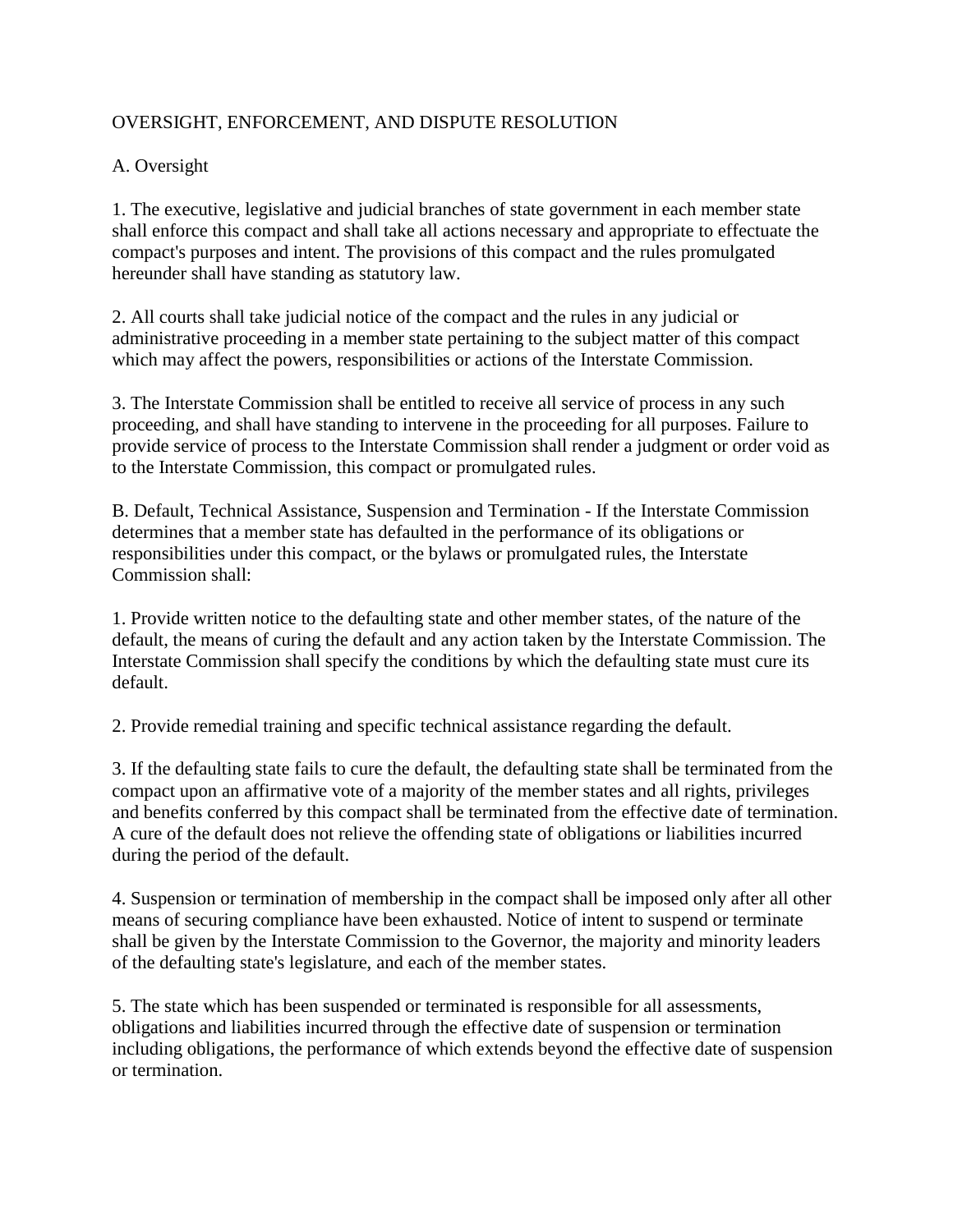6. The Interstate Commission shall not bear any costs relating to any state that has been found to be in default or which has been suspended or terminated from the compact, unless otherwise mutually agreed upon in writing between the Interstate Commission and the defaulting state.

7. The defaulting state may appeal the action of the Interstate Commission by petitioning the U.S. District Court for the District of Columbia or the federal district where the Interstate Commission has its principal offices. The prevailing party shall be awarded all costs of such litigation including reasonable attorney's fees.

### C. Dispute Resolution

1. The Interstate Commission shall attempt, upon the request of a member state, to resolve disputes which are subject to the compact and which may arise among member states and between member and non-member states.

2. The Interstate Commission shall promulgate a rule providing for both mediation and binding dispute resolution for disputes as appropriate.

## D. Enforcement

1. The Interstate Commission, in the reasonable exercise of its discretion, shall enforce the provisions and rules of this compact.

2. The Interstate Commission, may by majority vote of the members, initiate legal action in the United States District Court for the District of Columbia or, at the discretion of the Interstate Commission, in the federal district where the Interstate Commission has its principal offices, to enforce compliance with the provisions of the compact, its promulgated rules and bylaws, against a member state in default. The relief sought may include both injunctive relief and damages. In the event judicial enforcement is necessary the prevailing party shall be awarded all costs of such litigation including reasonable attorney's fees.

3. The remedies herein shall not be the exclusive remedies of the Interstate Commission. The Interstate Commission may avail itself of any other remedies available under state law or the regulation of a profession.

# ARTICLE XIV

# FINANCING OF THE INTERSTATE COMMISSION

A. The Interstate Commission shall pay, or provide for the payment of the reasonable expenses of its establishment, organization and ongoing activities.

B. The Interstate Commission may levy on and collect an annual assessment from each member state to cover the cost of the operations and activities of the Interstate Commission and its staff which must be in a total amount sufficient to cover the Interstate Commission's annual budget as approved each year. The aggregate annual assessment amount shall be allocated based upon a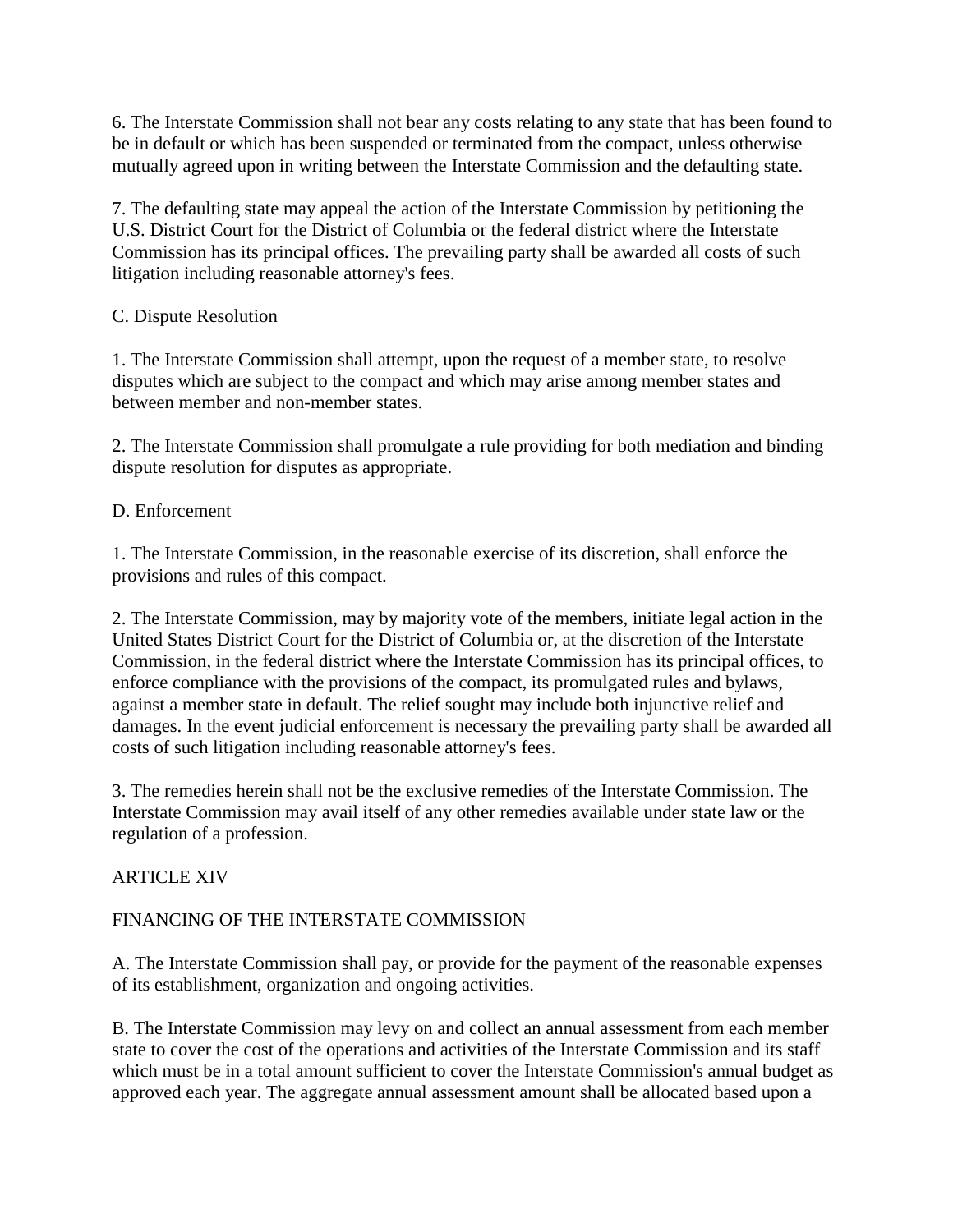formula to be determined by the Interstate Commission, which shall promulgate a rule binding upon all member states.

C. The Interstate Commission shall not incur obligations of any kind prior to securing the funds adequate to meet the same; nor shall the Interstate Commission pledge the credit of any of the member states, except by and with the authority of the member state.

D. The Interstate Commission shall keep accurate accounts of all receipts and disbursements. The receipts and disbursements of the Interstate Commission shall be subject to the audit and accounting procedures established under its bylaws. However, all receipts and disbursements of funds handled by the Interstate Commission shall be audited yearly by a certified or licensed public accountant and the report of the audit shall be included in and become part of the annual report of the Interstate Commission.

## ARTICLE XV

### MEMBER STATES, EFFECTIVE DATE AND AMENDMENT

A. Any state is eligible to become a member state.

B. The compact shall become effective and binding upon legislative enactment of the compact into law by no less than ten (10) of the states. The effective date shall be no earlier than December 1, 2007. Thereafter it shall become effective and binding as to any other member state upon enactment of the compact into law by that state. The governors of non-member states or their designees shall be invited to participate in the activities of the Interstate Commission on a non-voting basis prior to adoption of the compact by all states.

C. The Interstate Commission may propose amendments to the compact for enactment by the member states. No amendment shall become effective and binding upon the Interstate Commission and the member states unless and until it is enacted into law by unanimous consent of the member states.

### ARTICLE XVI

### WITHDRAWAL AND DISSOLUTION

### A. Withdrawal

1. Once effective, the compact shall continue in force and remain binding upon each and every member state; provided that a member state may withdraw from the compact by specifically repealing the statute, which enacted the compact into law.

2. Withdrawal from this compact shall be by the enactment of a statute repealing the same, but shall not take effect until one (1) year after the effective date of such statute and until written notice of the withdrawal has been given by the withdrawing state to the Governor of each other member jurisdiction.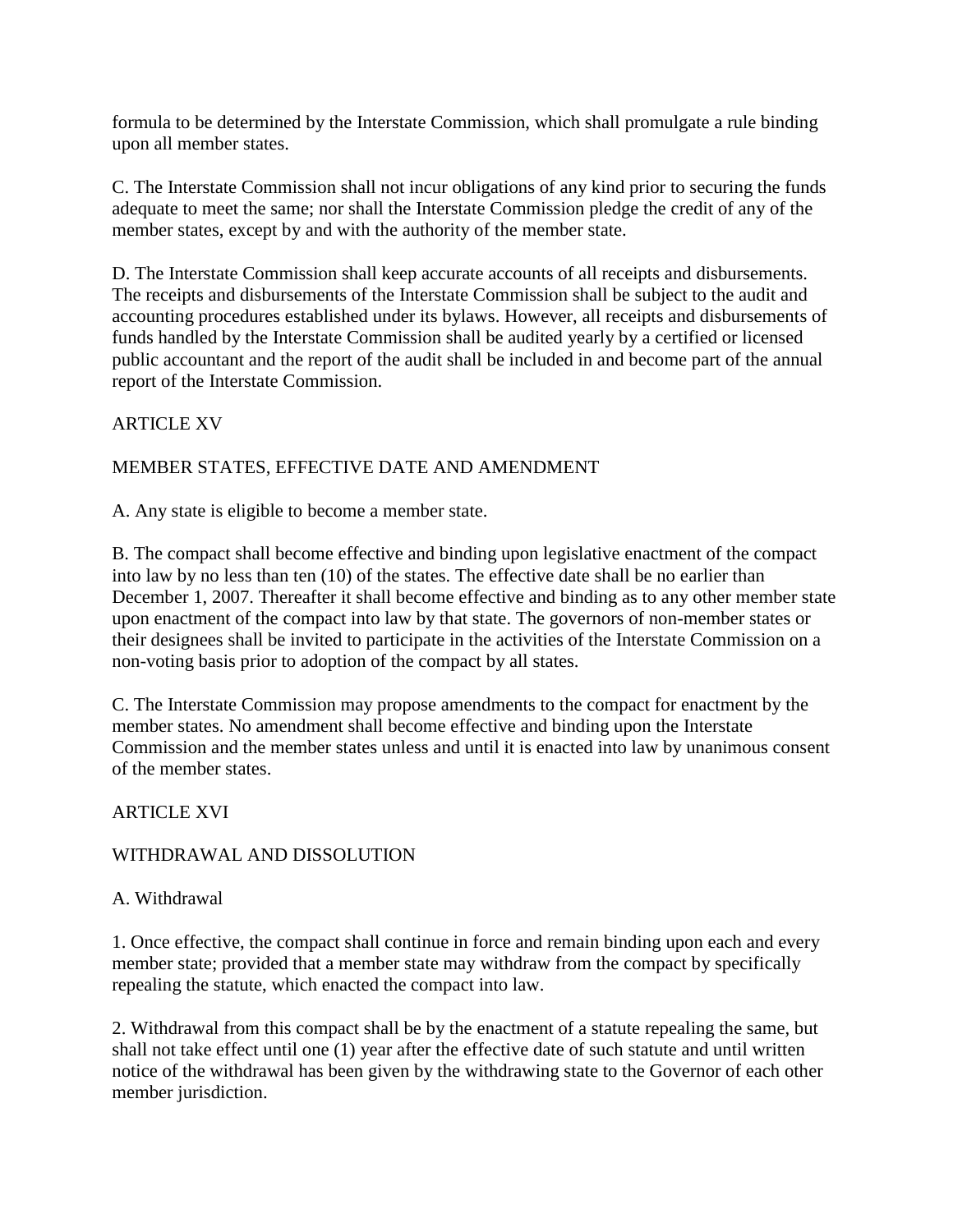3. The withdrawing state shall immediately notify the chairperson of the Interstate Commission in writing upon the introduction of legislation repealing this compact in the withdrawing state. The Interstate Commission shall notify the other member states of the withdrawing state's intent to withdraw within sixty (60) days of its receipt thereof.

4. The withdrawing state is responsible for all assessments, obligations and liabilities incurred through the effective date of withdrawal, including obligations, the performance of which extend beyond the effective date of withdrawal.

5. Reinstatement following withdrawal of a member state shall occur upon the withdrawing state reenacting the compact or upon such later date as determined by the Interstate Commission.

B. Dissolution of Compact

1. This compact shall dissolve effective upon the date of the withdrawal or default of the member state which reduces the membership in the compact to one (1) member state.

2. Upon the dissolution of this compact, the compact becomes null and void and shall be of no further force or effect, and the business and affairs of the Interstate Commission shall be excluded and surplus funds shall be distributed in accordance with the bylaws.

#### ARTICLE XVII

#### SEVERABILITY AND CONSTRUCTION

A. The provisions of this compact shall be severable, and if any phrase, clause, sentence or provision is deemed unenforceable, the remaining provisions of the compact shall be enforceable.

B. The provisions of this compact shall be liberally construed to effectuate its purposes.

C. Nothing in this compact shall be construed to prohibit the applicability of other interstate compacts to which the states are members.

#### ARTICLE XVIII

### BINDING EFFECT OF COMPACT AND OTHER LAWS

A. Other Laws

1. Nothing herein prevents the enforcement of any other law of a member state that is not inconsistent with this compact.

2. All member states' laws conflicting with this compact are superseded to the extent of the conflict.